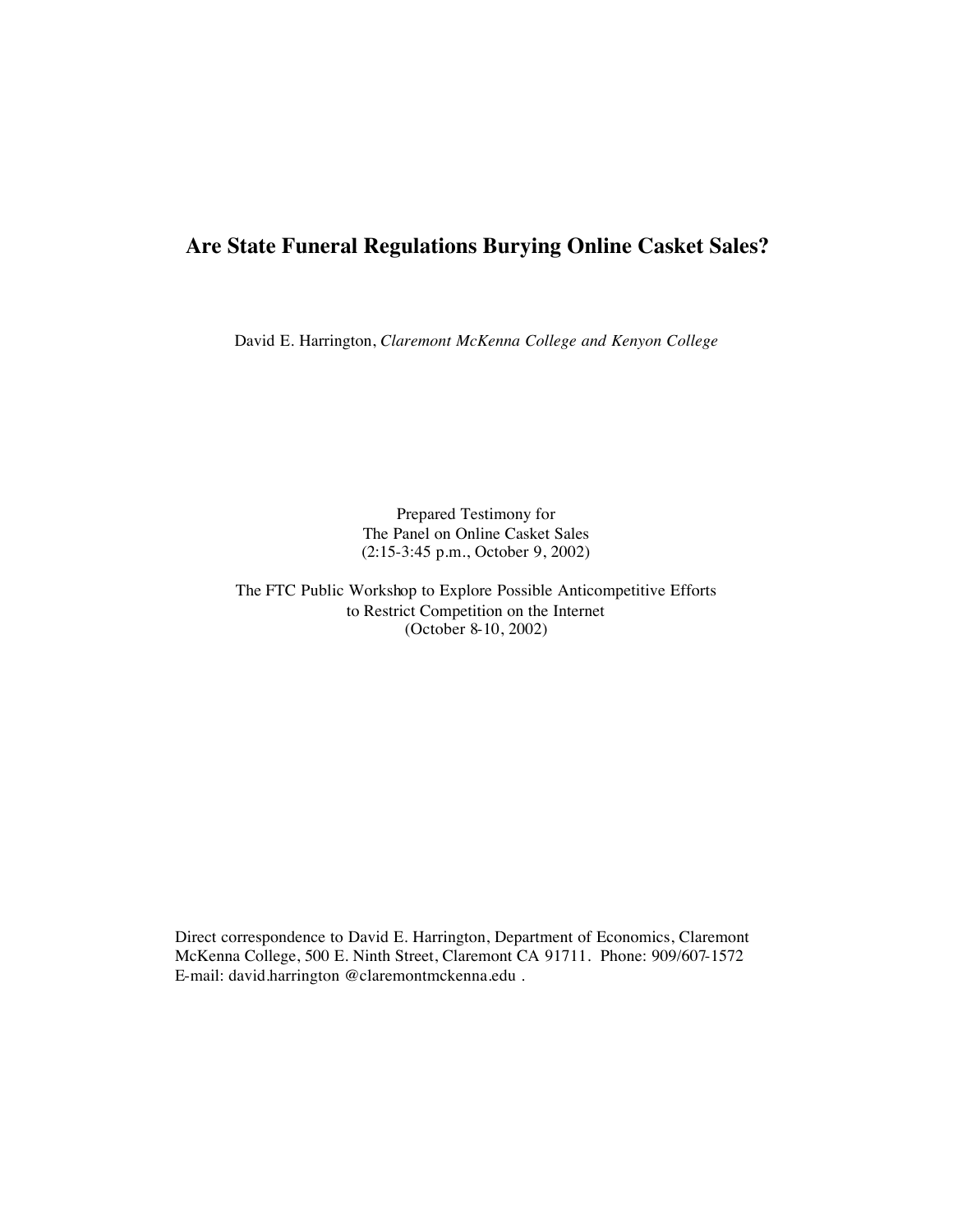# **Are State Funeral Regulations Burying Online Casket Sales?**

#### **Introduction**

Important changes are occurring in funeral markets, including the sale of caskets over the Internet and the growing popularity of cremation. Important changes will also occur over the next few decades as we say good-bye to the baby-boomers. However, one feature of funeral markets has changed very little over the last half century: the stringent regulation of these markets by many states. This raises several questions that are explored in this essay. What effect do state funeral regulations have on the changes that are occurring within funeral markets? In particular, are state funeral regulations impeding funeral market innovations, such as buying caskets over the Internet? If so, what would be the benefit to consumers of ensuring that these innovations are not impeded by state funeral regulations?

### **Anticompetitive Effects of State Funeral Regulations**

Asking someone familiar with state funeral regulations whether these regulations are burying online casket sales is likely to elicit a response like, "Of course they are." You need only read the relevant state statute for Georgia, which says that "funeral merchandise… may only be sold or offered for sale by a funeral director working in a funeral establishment." It leaves little or no opening for online casket sales by further saying that funeral merchandise "includes, but is not limited to, a casket."<sup>1</sup> A more difficult question is what effect these regulations are having on the cost of funerals and the choices made by consumers.

The best evidence that we have on the anticompetitive effect of state funeral regulations is their effect on the proportion of people choosing cremation. Funeral directors have good reason to fear the growing popularity of cremation: people choosing cremations are less likely to purchase caskets and other funeral services, such as embalming, chapels, hearses, and limousines.<sup>2</sup> Quite simply, the increasing popularity of cremation reduces the demand for the goods and services provided by funeral directors, a reduction that should lower the revenues of funeral homes. If state funeral regulations are designed in part to protect funeral directors, we should see their anticompetitive effect in the market for cremations. More specifically, we should see a smaller proportion of people choosing cremation in states with more stringent funeral regulations.

States have adopted two distinct approaches to estimating funeral markets. While many states heavily regulate their funeral markets—requiring funeral homes to have extensive facilities and funeral directors to be embalmers—others leave them relatively unregulated. The mean cremation rates in counties from unregulated and regulated states are presented in Table  $1<sup>3</sup>$  In 1990, the mean cremation rate was 15 percentage points higher in unregulated states (27.79 versus 12.60), implying that people were much more likely to choose cremation there. However,

 $\frac{1}{1}$  $1$  O.C.G.A. § 43-18-1 (2002).

 $2$  Timothy Daniels, Bureau of Economics, Fed. Trade Comm'n, An Analysis of the Funeral Rule Using Consumer Survey Data on the Purchase of Funeral Goods and Services, 7-10 (February 1989). <sup>3</sup>

 $3$  Regulated states require funeral directors to be embalmers and/or funeral homes to have embalming preparation rooms.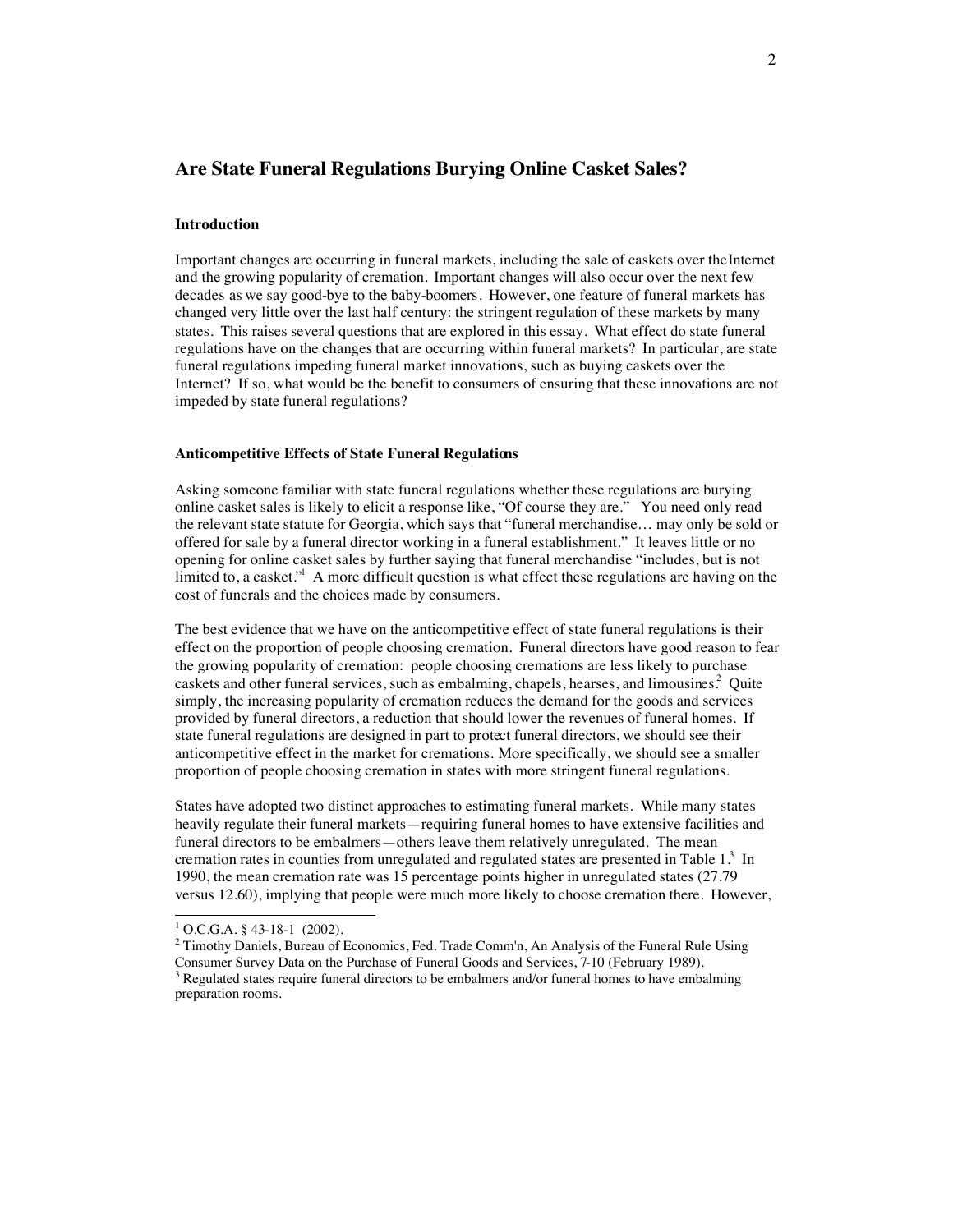this comparison does not control for differences between unregulated and regulated states in the socioeconomic and religious characteristics of their populations. When these factors are held constant, the difference in cremation rates between unregulated and regulated states becomes smaller—3.2 percentage points —but is still statistically significant. Since cremations are usually less expensive than burials, this difference implies that Americans spend roughly \$250 million more per year on funerals than they otherwise would.<sup>4</sup> Since these regulations may affect other funeral choices, such as whether to purchase caskets online, the cost of these regulations to consumers is likely to be much higher than \$250 million per year.

We have just finished collecting county cremation rates for 2000, the means of which are also presented in Table 1. The cremation rate in the entire sample grew from 16.6 percent to 26.3 percent over the decade, reflecting the growth in the popularity of cremation. The gap in the cremation rate between unregulated and regulated states also grew slightly, increasing to 16.6 percentage points by 2000. The gap is larger because the cremation rate grew slightly faster in the unregulated states over the 1990s. This suggests that the anticompetitive effects of state funeral regulations are still present and, if anything, are growing slightly larger over time. These regulations are having a measurable effect on cremation rates and are also likely to affect the market for caskets.

|             | All States | Unregulated<br><b>States</b> | Regulated<br><b>States</b> | <b>Difference</b> |
|-------------|------------|------------------------------|----------------------------|-------------------|
|             |            |                              |                            |                   |
| 2000        | 26.34      | 38.50                        | 21.95                      | 16.55             |
|             | (16.24)    | (20.21)                      | (11.80)                    |                   |
| 1990        | 16.62      | 27.79                        | 12.60                      | 15.19             |
|             | (13.56)    | (17.25)                      | (9.05)                     |                   |
| ? 1990-2000 | 9.71       | 10.70                        | 9.36                       | 1.34              |
|             | (4.80)     | (5.29)                       | (4.56)                     |                   |
| Sample Size | 2078       | 524                          | 1554                       |                   |

#### TABLE 1. **Mean Cremation Rates in Unregulated and Regulated States**

NOTE—All statistics are weighted by the mean number of 1990 and 2000 resident deaths in the county. Standard deviations are in parentheses. The sample includes 34 states in the continental United States that gave us county cremation rates for resident deaths. Thirteen states are missing because they did not enter disposition data into their mortality databases for 1990; and, one state, NM, did not send us the data. The data for NJ and KY is for 1999, which is the latest year available.

Why do state funeral regulations impede the choice of cremation and discourage Internet casket sales? I believe it is because state funeral regulations impede the entry of new firms —especially those specializing in low-cost alternatives to the traditional funeral—by raising the cost of entry via facility requirements and training requirements. In short, they increase the market power of existing funeral homes by excluding rivals.

 <sup>4</sup> David E. Harrington & Kathy J. Krynski, The Effect of State Funeral Regulations on Cremation Rates, 45 J. Law & Econ. 199 (2002).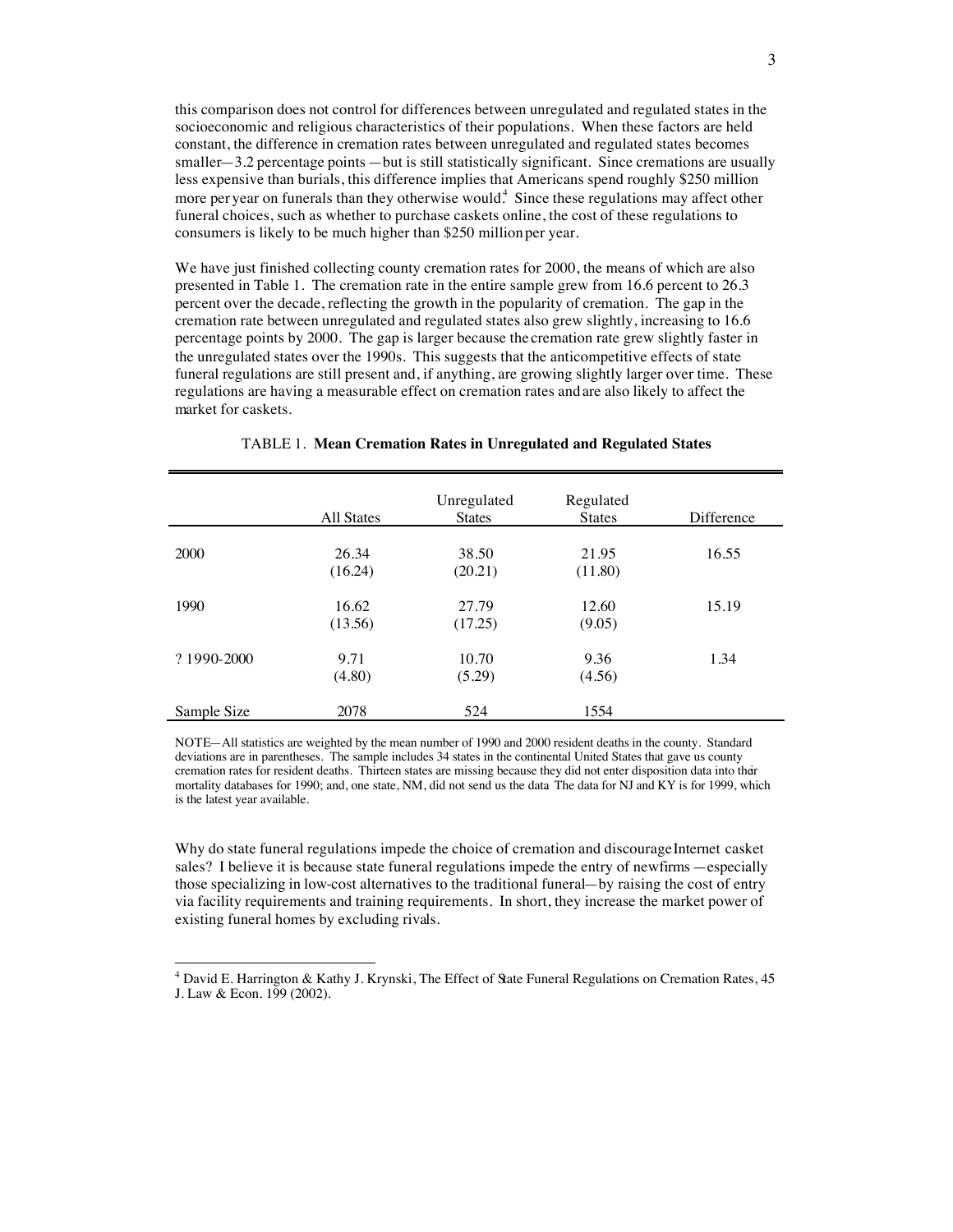I think that state funeral regulations may also increase the market power of existing funeral homes by reducing the cost to funeral directors of making disparaging comments about funeral market innovations, such as cremation or online caskets. Consider the experiences of Steve Costomiris, who wanted to buy an online casket for his mother's funeral in Connecticut.<sup>5</sup> When he asked about online caskets at a funeral home near his mother's house, the funeral director tried to discourage him, saying that "those things are made by prisoners." At another nearby funeral home, he was told, "I'm sorry we don't have any tin cans for you to look at." While Steve persisted and bought an online casket, many other consumers would probably conclude that it was hopeless and return to the most convenient funeral home. Hence, funeral directors who make disparaging comments about funeral market innovations are less likely to lose customers where other funeral directors are making similar comments.

Funeral directors are likely to make similar comments where they have the same training and work in funeral homes with similar facilities, leading them to have the same attitudes about and incentives for resisting funeral market innovations. Since most state funeral regulations force funeral homes to have a common set of facilities and funeral directors to have a high level of training, they lead to less diversity in these inputs than occurs in unregulated states. In this case, it is not just state prohibitions against online casket sales that hinder their growth; it is the entire set of state funeral regulations that contribute to an environment that is hostile to the sale of online caskets.

# **The Consumer Benefits of Buying Coffins Online**

What would be the effect of policies designed to increase the amount of competition in funeral markets by ensuring that consumers could buy coffins online? Consider the situation of Emma who just lost Joseph, her husband of forty years. Since she wants the Lewis Funeral Home to handle Joseph's funeral, she probably feels compelled to buy his coffin there; she is not likely to buy it at the nearby McBride's Mortuary, despite the fact that federal law prohibits the Lewis Funeral Home from charging her a casket handling fee. She might have been willing to buy online but she lives in Georgia where only licensed funeral directors in licensed funeral homes are legally allowed to sell coffins. In this case, the purchase of Joseph's coffin is effectively *tied* to the purchase of the other goods and services of the Lewis Funeral Home.

What happens when you cut the tie—or at least loosen the knot—by ensuring that people like Emma can buy coffins over the Internet? Suppose the increased competition from Internet coffin sales reduces the price of coffins relative to the prices of the other goods and services sold by funeral homes. The profits of funeral homes will be hurt if consumers like Emma respond to the lower price of coffins by buying more coffins and fewer other goods and services. While it is unlikely that Emma will buy two coffins for Joseph, she might buy a fancier one like the military casket by Art Caskets TM, and skip renting limousines. However, there are obvious limits on how easily coffins can be substituted for other goods and services. In the jargon of economics, one coffin per funeral implies that coffins and other goods and services are likely to be combined in roughly *fixed proportions*. In this case, economic theory tells us that cutting the tie of casket sales by ensuring consumers can purchase Internet coffins will have very little effect on the profits of funeral homes. Why? Because funeral homes will be able to raise the prices of the other goods and services they sell to compensate for the lower price of caskets.

 <sup>5</sup> <sup>5</sup> Richard Willing, Funeral Homes Fight for Life, USA Today, October 8, 1999 at A1.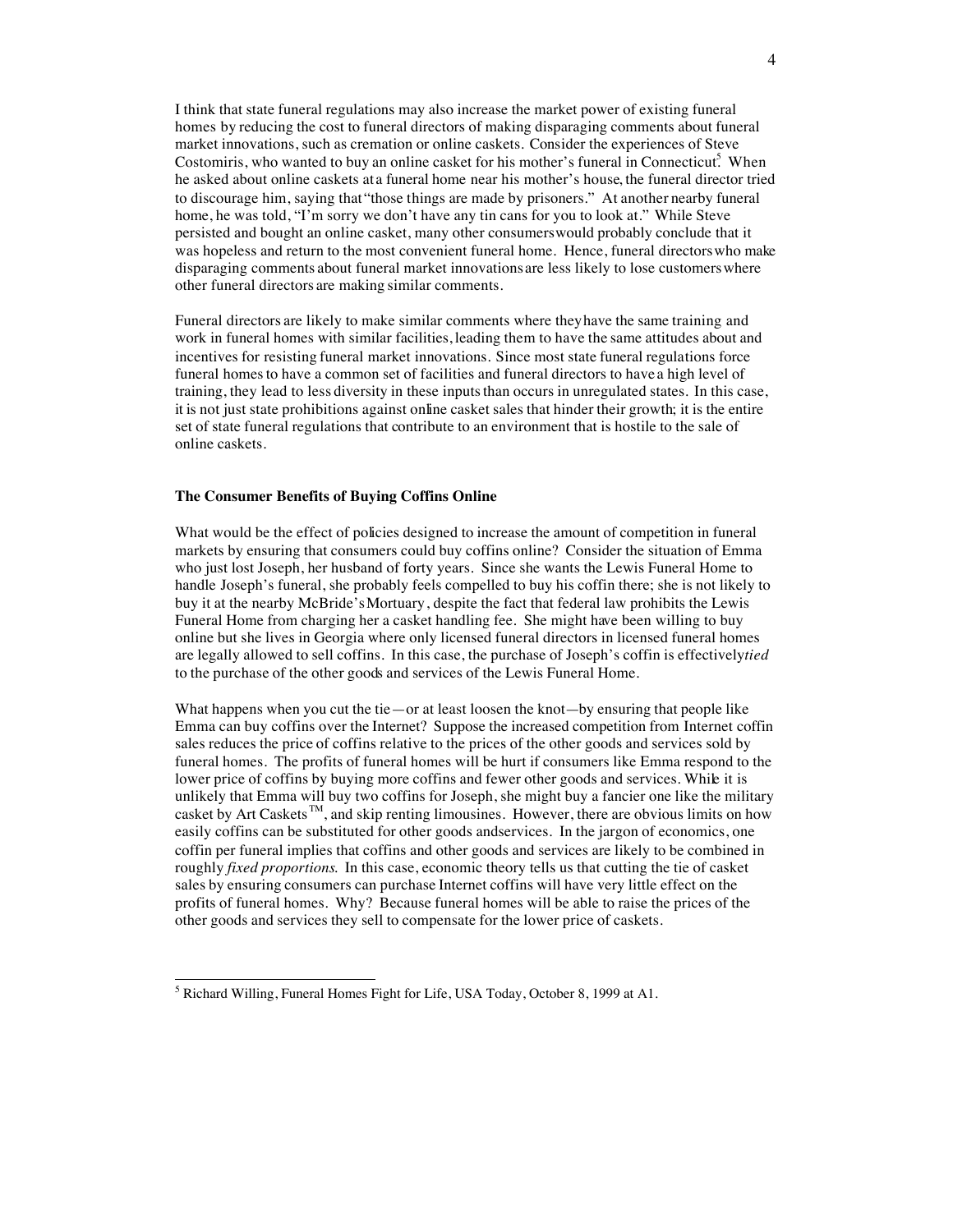This situation reminds me of what Thomas Lynch, a funeral director and poet, said about the impact of the Funeral Rule:

I used to use the *unit pricing method*—the old package deal. It meant that you had only one number to look at. It was a large number. Now everything is itemized. It's the law. So now there is a long list of items and numbers and italicized disclaimers, something like a menu or the Sears Roebuck Wish Book, and sometimes the federally-mandated options begin to look like cruise control or rear-window defrost. I wear black most of the time, to keep folks in mind of the fact we're not talking Buicks here. At the bottom of the list there is still a large number.<sup>6</sup>

In the next edition of *The Undertaking*, he might be able to say:

I used to sell everything thing you needed for a funeral. You bought everything from me. At the bottom of the list, there was one number that customers focused on. It was large number. Now, many of my customers choose to buy their coffins over the Internet, an option that I have to accommodate. It's the law. Now they have two lists with numbers at the bottom. When you add them together, it is still a large number.

Indeed, if caskets and other goods are combined in fixed proportions, it might be the very same number.

For it to be the same number, it must also be true that the market power of funeral homes does not depend on their exclusive right to sell caskets. Suppose their market power emanates primarily from their exclusive right to perform funerals. In this case, caskets are only an input into a process that funeral directors control. If caskets and other funeral goods are combined in fixed proportions, they may be able to raise their other prices enough to completely offset the lower price of coffins, a price that was driven down by the entry of firms selling coffins online. Indeed, Internet casket companies claim that funeral homes are already reacting this way, "cutting their own coffin prices to match [ours], then making up the difference by raising embalming, cosmetology and professional fees."<sup>7</sup>

The fundamental point is that increasing competition in casket markets is not the same thing as increasing competition in funeral markets. For the Internet to yield large savings for funeral consumers, it must increase the amount of competition in funeral markets and not just in casket markets. One of the ways that the Internet could reach beyond casket markets is through the growth of Internet referral systems, such as FuneralDepot.com. FuneralDepot.com recruits funeral homes into its nationwide network of service affiliates by offering them referrals in return for their willingness to accept caskets that are purchased online. The affiliates are also required to set a low, haggle-free price for funeral services. Using this system, FuneralDepot.com has become the leading online seller of caskets.<sup>8</sup>

Autobytel.com operates a similar Internet referral system for new cars. Zettelmeyer, Scott Morton and Silva-Risso (2001) estimate that buying a new car through Autobytel.com saves

 <sup>6</sup>  $6$  Thomas Lynch, The Undertaking 3 (1997).

<sup>&</sup>lt;sup>7</sup> Richard Willing, Funeral Homes Fight for Life, USA Today, October 8, 1999 at A1.

 $8$  The executive of another internet casket company told me that he thought that FuneralDepot.com sold more caskets online than anyone else.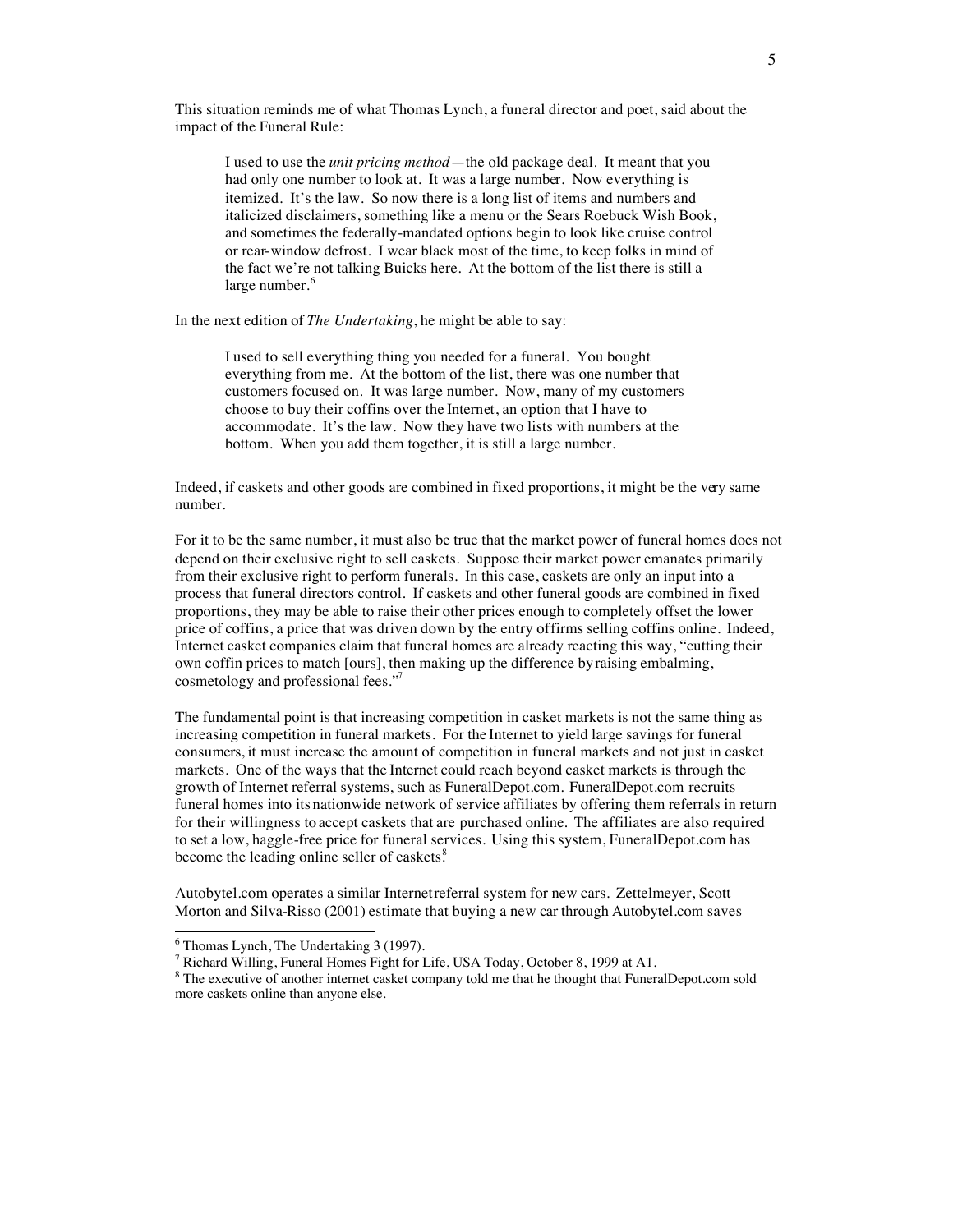consumers approximately 2.2 percent on the price of their cars. They also present evidence that these consumers would do relatively poorly purchasing their cars offline, "perhaps because they have a high personal cost of collecting information and bargaining."<sup>10</sup> Since most people find collecting information and bargaining over funeral prices to be more costly than doing so for new cars, Internet referral services like FuneralDepot.com could potentially yield even larger savings for funeral consumers than those produced by Autobytel.comfor new car buyers.

Internet referral systems that sell caskets online can increase the amount of competition in funeral markets by inducing funeral homes to compete for Internet referrals. In this way, they do what consumers are reluctant to do: comparison shop for low-cost funeral homes. FuneralDepot.com currently guarantees that their affiliated funeral homes will charge no more than \$2,995 for performing a funeral, including the use of a chapel and other customary funeral goods.<sup>11</sup> If Internet referral systems "catch on," they will probably compete with one another by offering even lower prices for funerals. One of the reasons that they may "catch on" is that people dislike visiting funeral homes. Indeed, FuneralDepot.com stresses that the "only time" its clients "need to go to the funeral home or cremation society is to finalize what was discussed over the telephone and to inspect the facilities."<sup>12</sup>

The effect of the Internet could also reach beyond casket markets if consumers are spurred to search for lower funeral prices when funeral homes raise their other prices to compensate for lower casket prices. This might occur if casket prices were the best place to conceal the economic rents of funeral homes. Since many consumers are unwilling to visit more than one funeral home, they often have very little information about funeral prices when making their decisions. However, they can easily visit several Internet sites, providing a very low-cost way of getting information about funeral prices, especially casket prices. A funeral home owner recently told me that an increasing number of people are coming to his funeral home with pictures (and prices) of caskets they found on the Internet, leading him to increasingly sell caskets using catalogues rather than the small number of caskets displayed at his funeral home. Armed with better information, some consumers may react to higher prices for things like professional services by searching for better deals, making it difficult for funeral homes to completely offset the lower price of caskets. A greater willingness to search on the part of consumers would also make it easier for new firms to attract customers from established firms, reducing one of the barriers to the entry of new firms into funeral markets.<sup>13</sup>

If the Internet is going to reach beyond casket markets to funeral markets, it is important to eliminate any barriers created by state funeral regulations. Regulations that require funeral homes to have extensive facilities and funeral directors to have extensive training make it more difficult for new firms to enter the market, potentially reducing the benefits to consumers of using the lowcost information available on the Internet to search for lower prices. Since Internet referral systems offer the promise of introducing more competition into funeral markets (and not just

<sup>-&</sup>lt;br>9 Florian Zettelmeyer, Fiona M. Scott Morton & Jorge Silva-Risso, Cowboys or Cowards: Why are Internet Car Prices Lower? 15 (Yale School of Management Working Paper No ES-16, 2001).<br><sup>10</sup> *Id.* at 22.<br><sup>11</sup> http://funeraldepot.com/Funeralandcremationnetwork.htm<br><sup>12</sup> *Id.*<br><sup>13</sup> Federal Trade Commission, Bureau of Consumer Prot

Report to the Federal Trade Commission and Proposed Trade Regulation Rule (16 CFR Part 453) 87 (June 1978), discusses various barriers to the entry of new funeral firms, including the difficulty of attracting customers.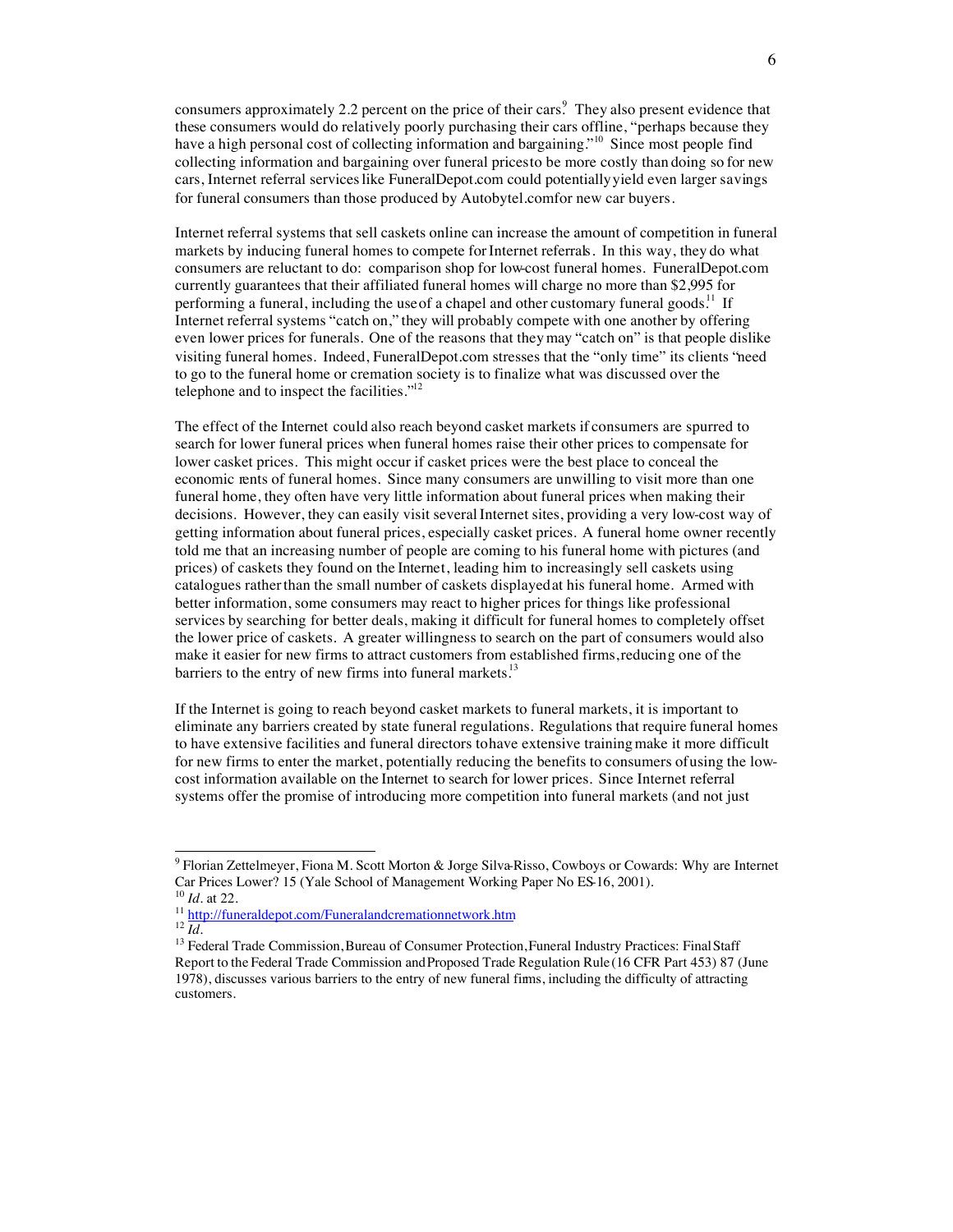casket markets), it is especially important to investigate whether state funeral regulations impede their ability to form networks of affiliated funeral homes.

#### **Do State Funeral Regulations Protect Consumers?**

State funeral regulations are often defended as protecting consumers. Proponents of state funeral regulations argue that banning online casket sales protects consumers against fraud, a crime that they argue is more likely to be committed by unregulated Internet casket companies. Similarly, state regulations requiring extensive facilities protect consumers against unscrupulous firms that would sell low-quality funeral services to uninformed consumers at very low prices. While it is easy to come up with these sorts of stories of how state regulations protect consumers, the evidence suggests that these regulations primarily benefit the industry.

Kathy Krynski and I found evidence that state funeral regulations harm consumers by increasing the amount of demand inducement. One way that funeral directors have been accused of inducing demand is by steering consumers away from cremations. We found that cremation rates are lower in counties where the number of deaths has been falling, suggesting that funeral directors react to income losses from contracting markets by persuading more consumers to choose traditional funerals over less-profitable cremations. The fact that this pattern is more pronounced in strictly regulated states suggests to us that demand inducement is more prevalent there. The perception that funeral directors induce demand is so widespread that FuneralDepot.com advertises itself as a way to avoid it, saying that its clients "will receive exactly what each package describes without the pressure of upgrading to an unnecessary and costly alternative." 14

What is the best story for why prohibitions against online casket sales might be in consumers' long-run interest? The one that I find most persuasive begins with the Batesville Casket Company which says that it sells "only to licensed funeral directors operating licensed funeral firms." To test their claim, I called an Internet casket company to see whether they would sell me a Batesville casket. The salesman said, "Sure, which one do you want?" I replied, "I don't know. I'm just interested in a regular one—one that's sort of middle of the road." "You can't really sell caskets that way," he said, explaining that "there were too many different models to choose among." When I asked whether I could look at pictures of Batesville caskets on his website, he said, "No. We're not allowed to put them on our website." At that point, I made the following suggestion: "How about if I visit a funeral home and look over the different Batesville caskets and give you a call back?" "That would work," he said, ending the conversation with the pledge, "Be sure to call back, I'll save you a bundle."

This raises the potential problem that local funeral directors will help consumers choose their caskets, only to have consumers buy them online. In this case, the Internet casket companies are *free riding* on the service provided by funeral directors. If consumers then use funeral homes offering the lowest price for handling funerals—ones that do not help consumers choose caskets—the original funeral homes will not be rewarded for their service in helping consumers choose their caskets. Competitive pressures might eventually eliminate funeral homes that offered help in choosing caskets, leaving consumers in the dark. Since the manufacturers of high quality caskets do not want consumers choosing caskets by flipping coins (or worse yet, by lowest price), they have an incentive to reward funeral homes (and Internet casket companies) that inform consumers about quality. Carlton and Chevalier (2001) discuss a variety of ways that

7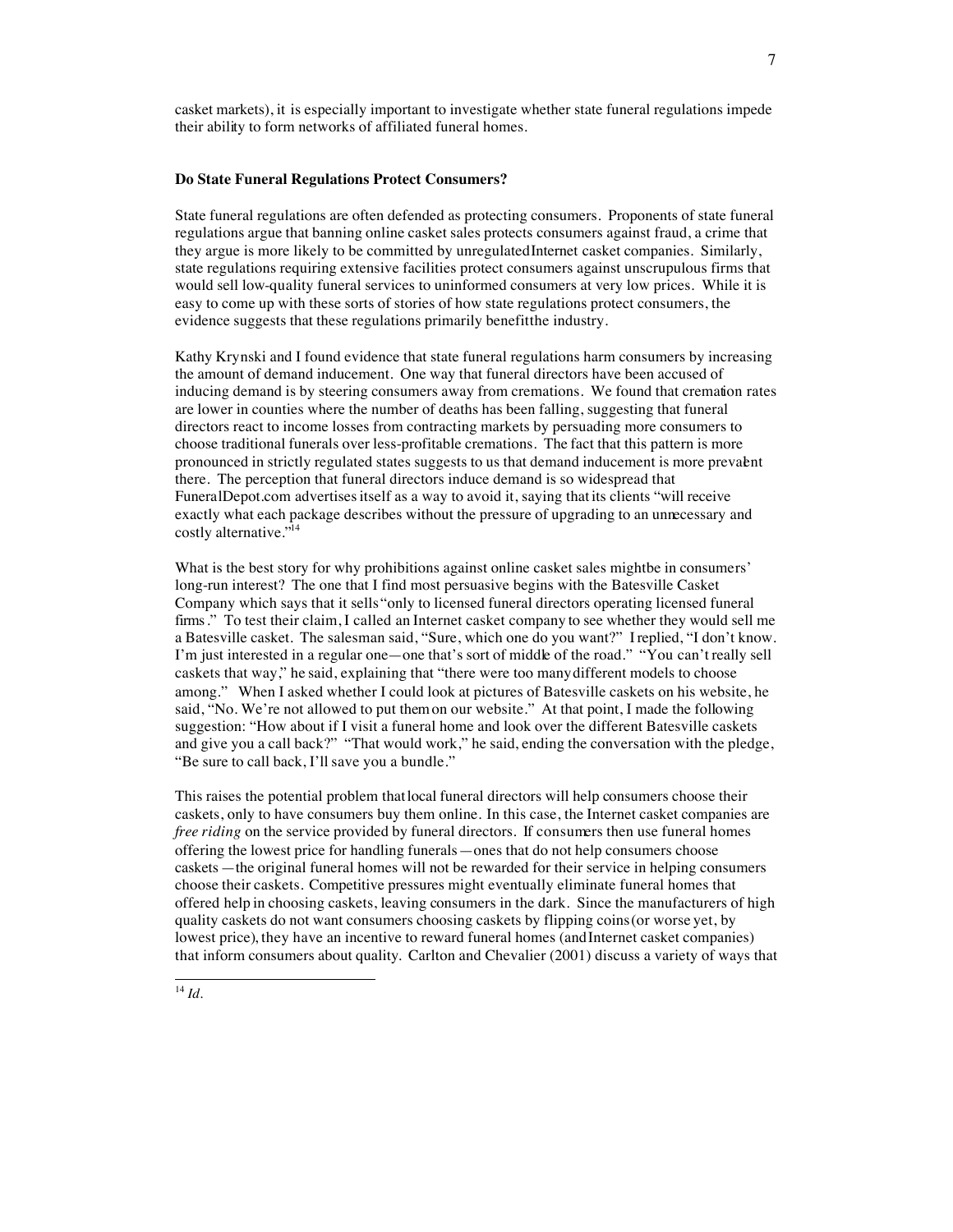manufacturers can mitigate free riding by online retailers, including refusing to deal with pricecutters or eliminating online retailing altogether.<sup>15</sup>

It would be a mistake to rationalize prohibitions against online casket sales on the basis of their effect on quality, especially since the quality issue cuts both ways. When consumers come into funeral homes with pictures of caskets they found on the Internet, funeral directors are *free riding* on the services of the Internet casket companies when they reach for casket catalogues rather than guiding consumers to their casket display rooms.16 For example, it is hard to imagine that many funeral homes would display humorous caskets, like "Return to Sender,"but most would be willing to sell them from catalogues. It is unlikely that these humorous caskets would have found their niche without Internet casket companies that could reach the small number of people interested in them.

# **Conclusion**

State funeral regulations are burying online casket sales in some states, smothering competition that would reduce the price of caskets and offer greater variety to consumers. The changes arising from greater competition would encourage consumers to substitute fancier coffins for other funeral goods and services, reducing the economic rents of funeral homes. However, ensuring that consumers can buy caskets over the Internet would not benefit consumers as much as some people might imagine because funeral homes are likely to raise their prices for other goods and services as the market for caskets becomes more competitive.

The benefits to funeral consumers will be greater if the Internet can reach beyond casket markets to stimulate competition in funeral markets. One of the most promising ways that this might occur is through the growth of Internet referral systems, such as FuneralDepot.com. By getting funeral homes to compete for their referrals, these systems can shop for lower funeral prices, a task that many of their clients are unwilling to do for themselves. Greater competition in casket markets might also spill over to funeral markets if the price of caskets had been the best place to conceal the economic rents of funeral homes. For example, if funeral directors raised the price of their professional services to completely offset lower casket prices, consumers might view them as excessive, coaxing them to search for better deals.

There are a large number of state funeral regulations that impede competition in funeral markets, including facility requirements, training requirements and statutes that designate the sale of caskets as being within the province of funeral directing. Many of them impede the sale of caskets online as well as the entry of new firms, especially those specializing in low-cost alternatives to the traditional funeral. State statutes that prohibit anyone other than licensed funeral directors from selling caskets have been challenged in court recently.<sup>17</sup> Overturning these statutes should increase the amount of competition in funeral markets. However, ifthese are the

<sup>&</sup>lt;sup>15</sup> Dennis.A. Carlton and Judith.A. Chevalier, Free Riding and Sales Strategies for the Internet, 49 J. Ind. Econ. 441, 442 (2001).

<sup>16</sup> Carlton and Chevalier discuss several important differences between these two free rider situations, *Id*. at 443.

<sup>&</sup>lt;sup>17</sup> A federal judge ruled in 1998 that the Georgia statute was unenforceable because there was "no specific language that actually makes it a crime for a nonfuneral director to sell a casket," an omission that the Assistant Attorney General of Georgia hoped to be able to rectify. Bill Rankin, Alpharetta Store Wins Right to Sell Caskets, The Atlanta Journal and Constitution, November 3, 1998 at B1.